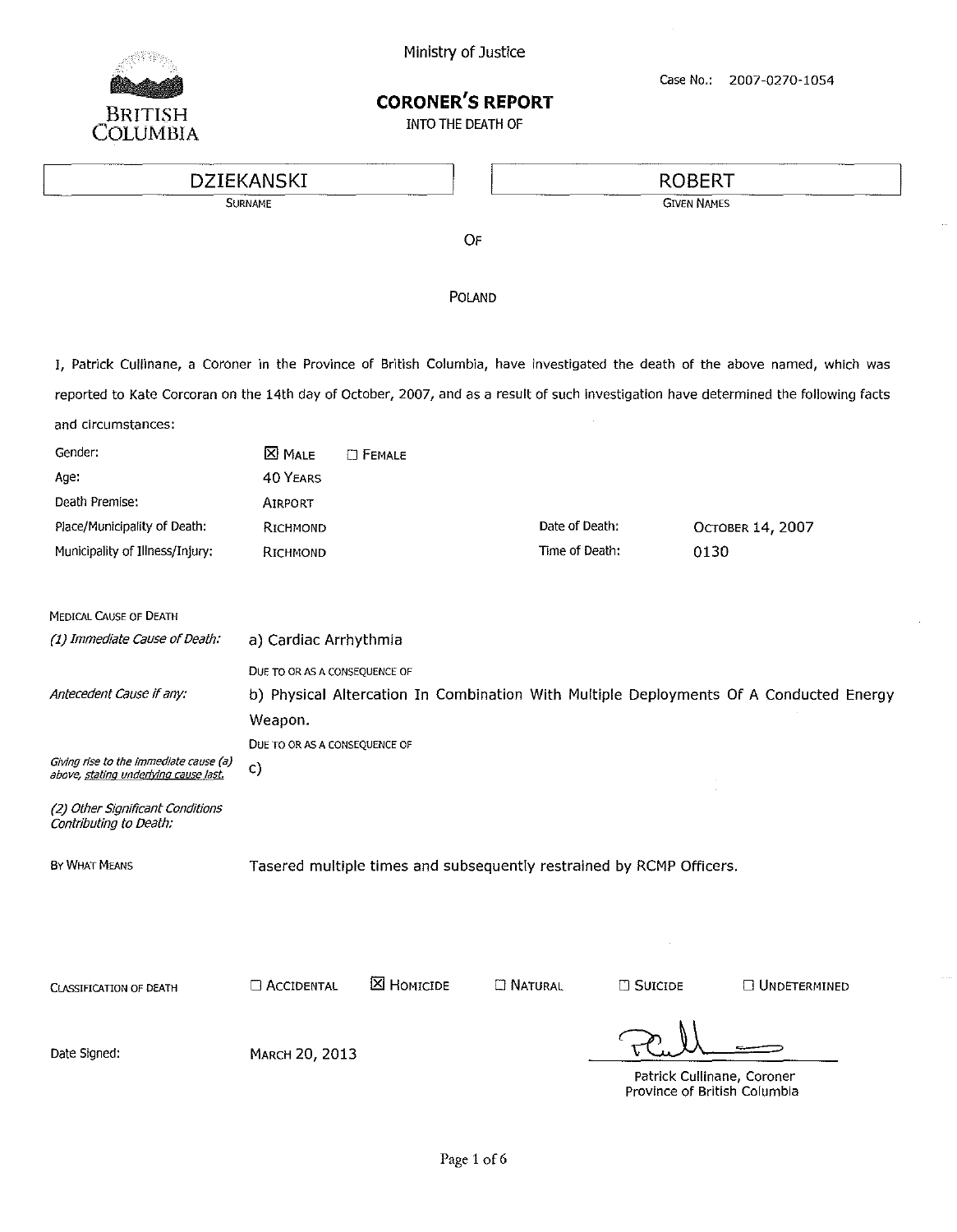

## **CORONER'S REPORT**

INTO THE OEATH OF

DZIEI<br>DZIEI<br>Su DZIEKANSKI

**SURNAME**

ROBERT

**GIVEN NAMES**

#### **INVESTIGATIVE FINDINGS**

On October 13, 2007 Mr. Robert Dziekanski was on a flight from Poland that arrived at Vancouver International Airport (YVR) at 3:15 p.m. Difficulties arose with Mr. Dziekanski clearing Immigration and he did not enter the International Reception Lounge until 12:40 a.m. on October 14, 2007, some nine and a half hours after his arrival. Mr. Dziekanski died on October 14, 2007 as a result of a cardiac arrhythmia which occurred minutes after being subjected to the deployment of a conducted energy weapon five times, and an accompanying physical altercation with police.

Mr. Dziekanski was travelling to Canada for the purpose of immigrating. His mother now resided in Canada and he was going to be joining her. His flight originated in Poland from where he flew into Frankfurt, Germany. Although Mr. Dziekanski had not previously flown and was described as somewhat anxious, the tenhour flight from Frankfurt to Vancouver was described by various witnesses as uneventful.

Upon arrival at the airport Mr. Dziekanski initially cleared the Primary Inspection line at Customs, but was then required to proceed to Secondary Customs and Secondary Immigration as he was immigrating to Canada. Mr. Dziekanski did not speak English and spent several hours in the Customs Hall area of the airport. It had been arranged that Mr. Dziekanski's mother would meet him at the airport; however, she was unable to access the secure Customs Hall. At 10:30 p.m. a Canada Border Services officer processed Mr. Dziekanski through Secondary Customs and, recognizing there was a language barrier, escorted him to the Secondary Immigration office. His application for immigration was approved but Mr. Dziekanski remained in the Secondary Immigration area until he was escorted out of the secure Customs Hall a half hour later.

When it became apparent to Mr. Dziekanski's mother that she could not meet him in the secure Customs Hall, she sought the assistance of a visitor information counsellor, customer service agents, and Canada Border Services Officers. A Border Services officer did search the Secondary immigration area but not the entire Customs Hall, and then advised Mr. Dziekanski's mother that there was no way that it would have taken so long for someone to clear immigration, that there was no landed immigrant from Poland in the Secondary Immigration area and she should retum to her home in Kamloops. At this time Mr. Dziekanski would have in fact still been in the Secure Customs Hall.

Mr. Dziekanski entered the semi-secure International Reception Lounge at 12:40 a.m. on October 14,2007. As noted Mr. Dziekanski spoke no English and at this point had been inside the airport for almost ten hours. At this time Mr. Dziekanski appeared to be exhibiting behaviours that might best be described as agitated and frustrated. While several witnesses described Mr. Dziekanski's obvious upset, none identified feeling threatened by him.

Due to Mr. Dziekanski's perceived state of agitation, security personnel from the airport and members of the airport RCMP detachment were dispatched. The RCMP officers arrived at 1:28 a.m. The RCMP officers deployed a conducted energy weapon within 30 seconds from the time when one of the officers attending the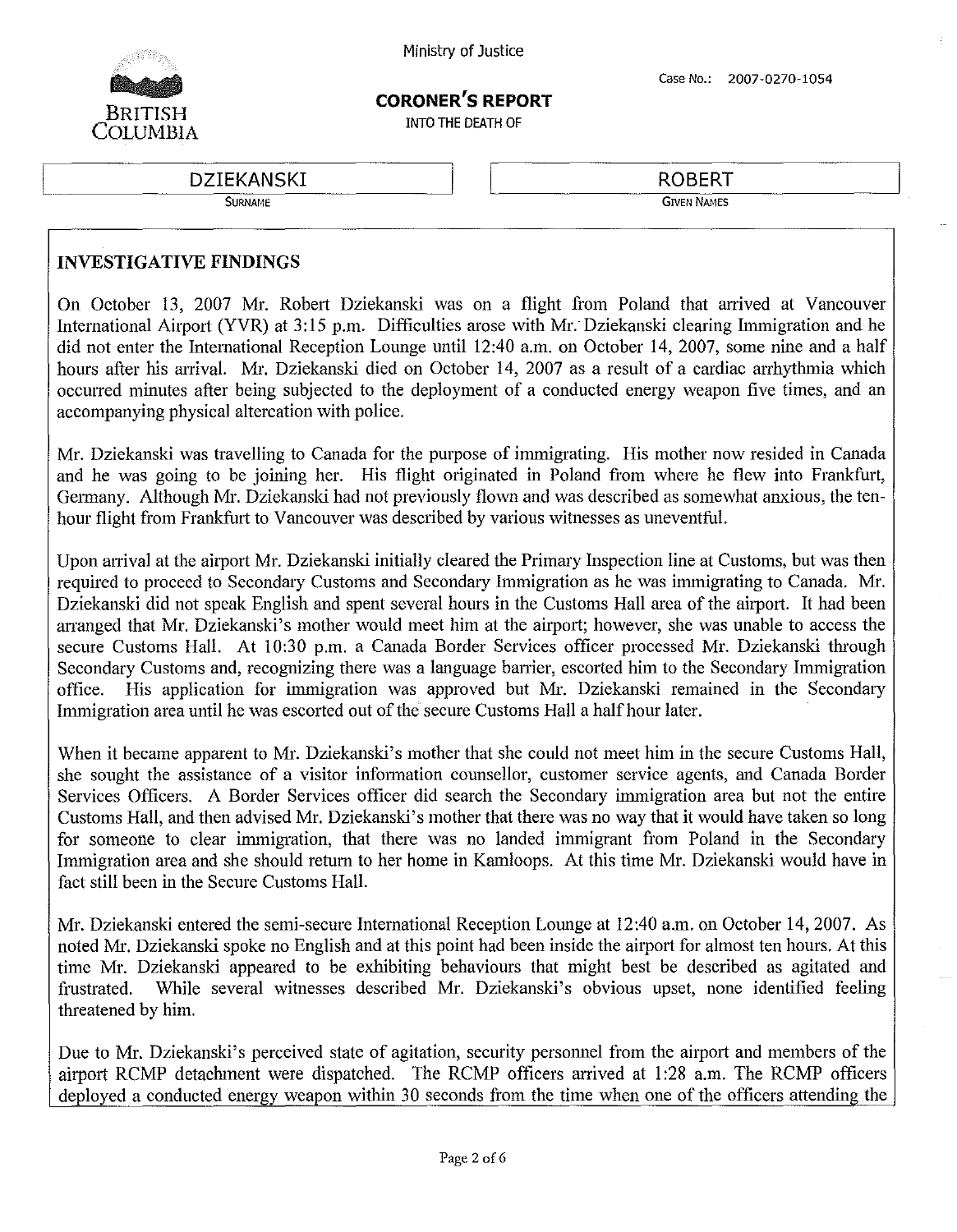

# **CORONER'S REPORT**

INTO THE DEATH OF

ROBERT ~--~:c:::::--.:==----- DZIEKANSKI

**SURNAME** 

**GIVEN NAMES**

scene first spoke to Mr. Dziekanski, ultimately deploying the weapon five times. Subsequently, the officers restrained Mr. Dziekanksi and handcuffed him. In addition to the statements by various witnesses who observed the interaction between Mr. Dziekanski and the RCMP members, the events were also recorded on video taken by another passenger in the airport terminal.

Within seconds of being handcuffed Mr. Dziekanski lay motionless on the floor and was breathing heavily. He soon became unconscious and it was apparent he was experiencing significant medical distress. RCMP members did not engage in any resuscitation efforts but requested an ambulance be dispatched. The call to the BC Ambulance Service (BCAS) occurred at I:32 a.m. and Richmond Fire-Rescue also received a dispatch call at 1:34 a.m. During this period RCMP members were visually monitoring the condition of Mr. Dziekanski. Richmond Fire and Rescue arrived at the scene at approximately I:42 a.m. and the first two BCAS paramedics arrived at the scene approximately 90 seconds later. Roughly one minute later advanced life support paramedics also arrived at the scene, at which point they found Mr. Dziekanski's face was bluish.

When Richmond Fire-Rescue staff first arrived, Mr. Dziekanski was lying in a prone position, with his hands handcuffed behind his back. In order to assist in assessing his condition the RCMP members were requested to remove the handcuffs, but this request was declined. BCAS paramedics arrived some 90 seconds later and strongly reiterated the need to have the handcuffs removed in order to properly assess Mr. Dziekanski. It was after this second request that the handcuffs were removed. Members of Richmond Fire-Rescue and BCAS paramedics attempted various resuscitation measures for approximately 20 minutes, after which efforts were discontinued based upon telephone consultation with a physician. Mr. Dziekanski was pronounced dead at the scene.

Following the death of Mr. Dziekanski, in 2007 the government of British Columbia announced the commitment to hold a commission of inquiry into the circumstances surrounding the death. On February 15, 2008 Thomas R. Braidwood Q.C. was appointed under the *Public Inquiry Act* as commissioner of two separate inquiries. One inquiry was to review the use of conducted energy weapons in British Columbia, while the other was to inquire into and report on the circumstances of the death of Mr. Dziekanski.

The first inquiry, to review the use of conducted energy weapons, entailed a series of public forums which were held between May 5 and June 25, 2008 in Vancouver. These forums were comprised of individuals and organizations which requested the opportunity to make a presentation, as well as presenters invited by the Commission based upon their particular expertise, knowledge or public interest considerations. Presenters to the public forums encompassed individuals from various medical disciplines, law enforcement agencies, concerned citizens, non-governmental organizations, mental health related services, along with parties who were knowledgeable in policing policy and civilian oversight.

Evidentiary hearings concerning the circumstances surrounding Mr. Dziekanski's death took place before the Braidwood Commission over a period of 61 days between January 19 and September 23, 2009. Written submissions and final oral arguments by Counsel for participants took place between October 5 and 13, 2009. The hearings had been delayed pending a decision as to whether or not criminal charges would be approved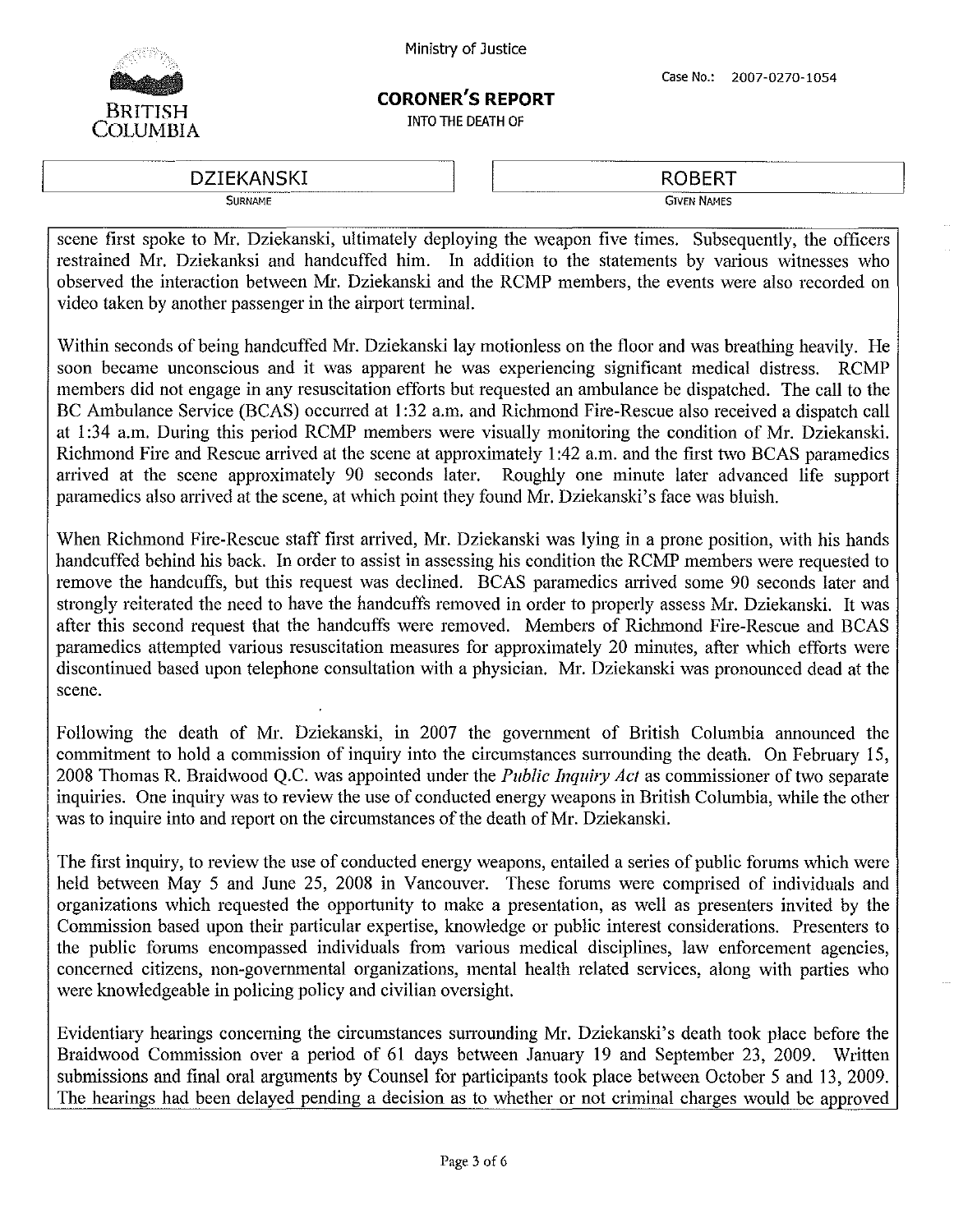

### **CORONER'S REPORT**

INTO THE DEATH OF

 $\frac{DZIEKANSKI}{SUPNAMF}$ 

ROBERT **GIVEN NAMES**

arising out of the events surrounding the death of Mr. Dziekanksi. A full copy of the report is available through the inquiry website at the following location:

#### http://www.braidwoodinguiry.ca/report/

The first inquiry resulted in 19 recommendations relating to facets of police training, the manner and circumstances under which conducted energy weapons may be deployed, testing of such weapons, ensuring the implementation of a reporting system concerning deployment, along with the appointment of a committee of the Legislative Assembly to conduct a further review of conducted energy weapons.

The 19 recommendations with respect to the use of conducted energy weapons have essentially been adopted directly or measures have been taken which comply with the intent of the recommendations. Statistics from the Commission for Public Complaints against the RCMP reported that the use of conducted energy weapons has declined significantly since 2008.

Following the death of Mr. Dziekanski, the Integrated Homicide Investigation Team of the RCMP commenced an investigation into the circumstances surrounding the death to consider whether criminal charges against RCMP members may be warranted. The issue of police essentially investigating themselves and the corresponding concerns of possible conflict of interest were raised during the Braidwood Inquiry. The government responded with the creation of a new Independent Investigations Office (http://iiobc.ca/) which commenced operation on September 10, 2012. The authorities for the new office were enabled by an amendment to the *Police Act.* Consistent with the Braidwood Commission recommendations, the office is led by a civilian director and a team of investigators. The investigators are comprised of a mix of individuals from both police and civilian backgrounds, but no staff may have served as a police officer within the province in the last five years. Since inception, the Independent Investigations Office has undertaken several investigations into death and serious injuries where police were involved.

As a result of the inquiry into the circumstances surrounding the death of Mr. Dziekanksi, a number of recommendations for change were also made with respect to the Vancouver Airport Authority and the Canada Border Services Agency (CBSA) of the federal government. In general, the Vancouver Airport Authority implemented the recommendations identified by the Braidwood Commission.

There had been a recommendation to the Vancouver Airport Authority that there be changes to the mandate of security patrollers to include minimum standards for first aid training, de-escalation techniques, and an expectation that they actively assist members of the public who are in distress. While the mandate to observe and report was maintained for ordinary security patrollers, these have been supplemented by Public Safety Officers with specific training in de-escalation techniques.

Additionally there had been a recommendation to have Vancouver Airport Authority, RCMP, Richmond Fire-Rescue, and BCAS formulate a plan and provide ongoing training for staff in dealing with incidents that evolve into medical emergencies. These groups have reviewed the emergency medical protocols for YVR and have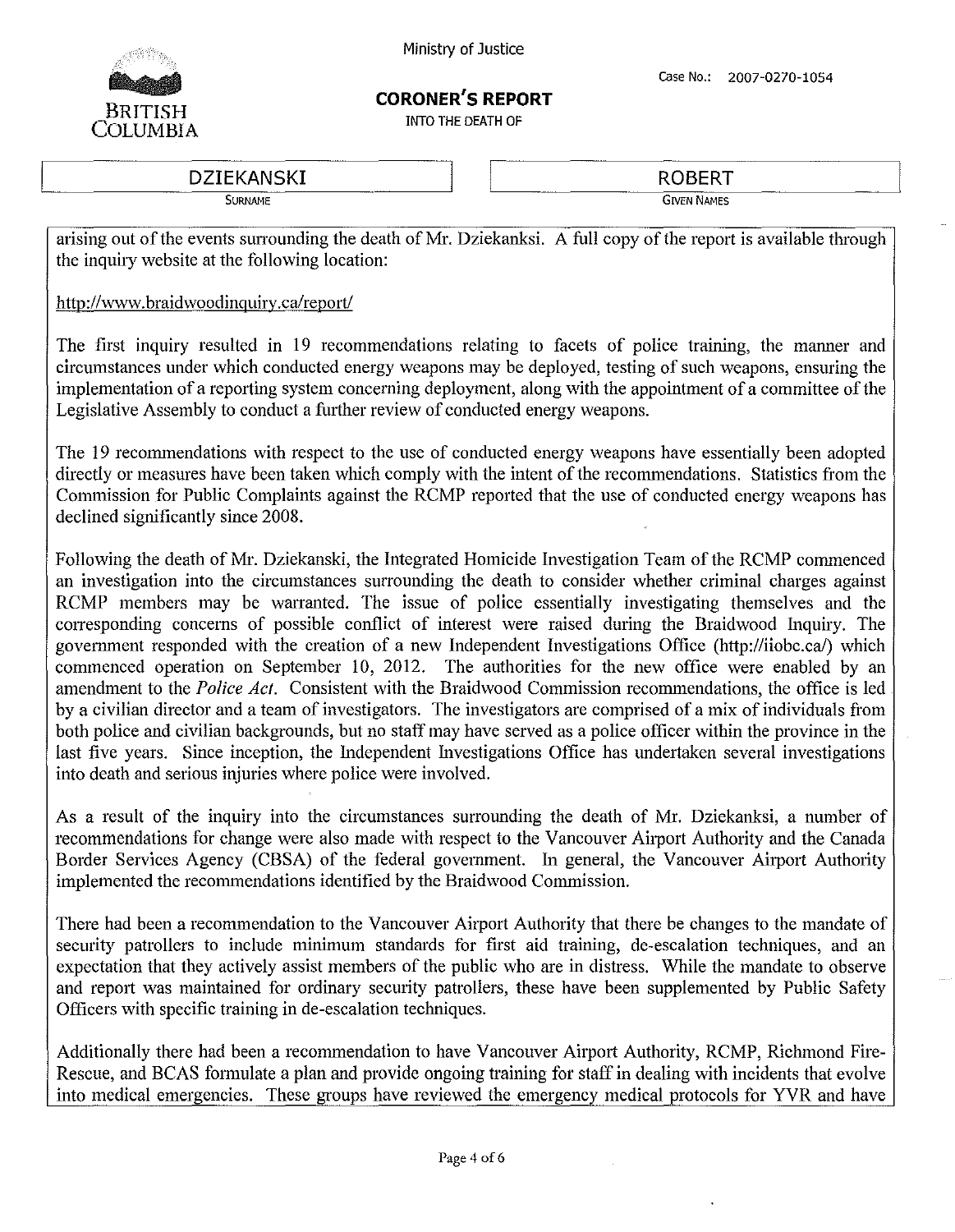

#### **CORONER'S REPORT**

INTO THE DEATH OF

DZIEKANSKI **SURNAME**

**ROBERT GIVEN NAMES**

created a training program aimed at a collaborative response. The training has included live scenario exercises as recommended by the Braidwood Commission and 10 training sessions have been conducted with representation from all agencies noted. Further information can be found on the airport website at the following location:

http://www.yvr.calen/medialnews-releases/2007/07-12- *07/yvr* implements immediate changes to improve service.aspx

There were a number of recommendations directed to the CBSA as well and efforts were undertaken to address several of those issues identified. An information booth was added to the CBSA hall to assist travelers to notify reception of their arrival through the use of a greeter board and to assist access to a language line offering services in 170 languages. The number of cameras tracking activity of travelers in the CBSA hall was increased from fewer than 20 to a total of 94. There are increased patrols through the security area and a system in place to alert staff if a traveler clears the primary screening but does not show up in a specified time period if referred for secondary screening. Some of the information related to those changes can be found on the CBSA website at the following locations:

http://www.cbsa-asfc.gc.calmedialrelease-communigue/2010/2010-06-18-eng.html http://www.cbsa-asfc.gc.ca/media/facts-faits/085-eng.html

On May 31, 2012 the Legislative Assembly of British Columbia agreed that a Special Committee be appointed to examine and inquire into the implementation of the recommendations made during the Braidwood Inquiry and the scientific research into the medical risks to persons against whom conducted energy weapons are deployed. The legislative committee tasked with looking into the status of the Braidwood Commission recommendations into the use of conducted energy weapons was convened. Information was presented to the committee by experts on the status of the Braidwood recommendations, and public hearings were held on October 22 and 23, 2012. Information provided to the committee by the Police Services Division of the Ministry of Justice indicated that the use of conducted energy weapons by police in British Columbia has fallen by 87 per cent since 2007, decreasing from 640 occurrences in 2007 to 85 in 2011. The committee has tabled its report to the legislature and details can be found online at the following location:

http://leg.bc.ca/cmt/39thparl/session-4/cew/reports/PDF/Rpt-CEW-39-4-ProgressRptedImplementing2009BraidwoodRptRecom-2013-MAR-07.pdf